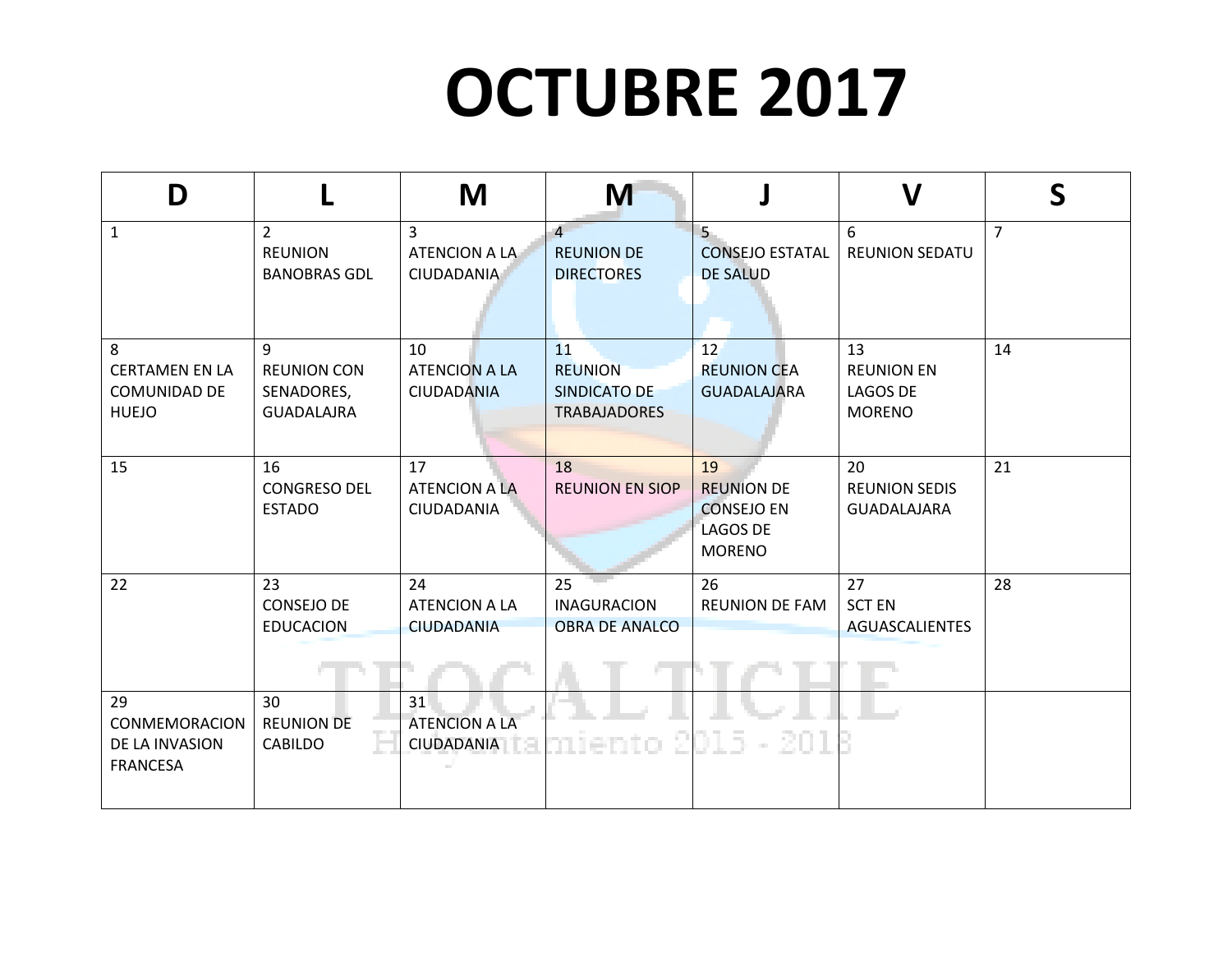## **NOVIEMBRE 2017**

| D                                            |                                                                       | M                                                           | M                                                            |                                                                                                  | $\boldsymbol{\mathsf{V}}$                                     | S                                              |
|----------------------------------------------|-----------------------------------------------------------------------|-------------------------------------------------------------|--------------------------------------------------------------|--------------------------------------------------------------------------------------------------|---------------------------------------------------------------|------------------------------------------------|
|                                              |                                                                       |                                                             | 1<br><b>CERTAMEN EN LA</b><br><b>COMUNIDAD EL</b><br>SOYATAL | $\overline{2}$<br><b>INAGURACION</b><br><b>DE LA CALLE</b><br><b>MANUEL J.</b><br><b>AGUIRRE</b> | 3<br><b>REUNION</b><br><b>ESTATAL EN</b><br><b>GUADALAJRA</b> | 4<br><b>CONMEMORACION DE</b><br>J. JOSE CRUZ   |
| 5                                            | 6<br>CONMEMORACION<br>DE LA<br><b>CONSTITUCION</b><br><b>MEXICANA</b> | $\overline{7}$<br><b>ATENCION A LA</b><br><b>CIUDADANIA</b> | 8<br><b>REUNION CON EL</b><br>PRESIDENTE DEL<br>ARENAL       | 9 <sub>1</sub><br><b>DECLARACION</b><br>PATRIMONIAL                                              | 10<br><b>INAGURACION</b><br>DE LA CALLE AV.<br>UNIVERSIDAD    | 11<br><b>CONSEJO DE CULTURA</b>                |
| 12<br><b>FIESTA EN EL</b><br><b>PUEBLITO</b> | 13<br><b>REUNION EN</b><br>SEDENA                                     | 14<br>ATENCION A LA<br>CIUDADANIA                           | 15<br><b>REUNION EN</b><br><b>SIOP</b>                       | 16<br><b>CONSEJO DE</b><br><b>GIROS</b><br><b>RESTRINGIDOS</b>                                   | 17<br><b>FERIA DE LA</b><br>SALUD                             | 18<br><b>RED DE MUNICIPIOS</b><br>POR LA SALUD |
| 19                                           | 20<br><b>REUNION EN</b><br>SEPLAN                                     | 21<br><b>ATENCION A LA</b><br><b>CIUDADANIA</b>             | 22<br><b>CONSEJO DE</b><br><b>SALUD</b>                      | 23<br><b>REUNION SIPINA</b>                                                                      | 24<br>VISITA A ECOS                                           | 25                                             |
| 26<br><b>COMIDA EN</b><br><b>AJOJUCAR</b>    | 27<br><b>FERIA DE LA</b><br><b>FAMILIA</b>                            | 28<br><b>REUNION</b><br>PRESIDENTE DE<br><b>SAN JUAN</b>    | 29<br><b>REUNION</b><br>SIOP <b>AND SIOP</b>                 | 30<br><b>REUNION DE</b><br><b>DIRECTORES</b>                                                     |                                                               |                                                |